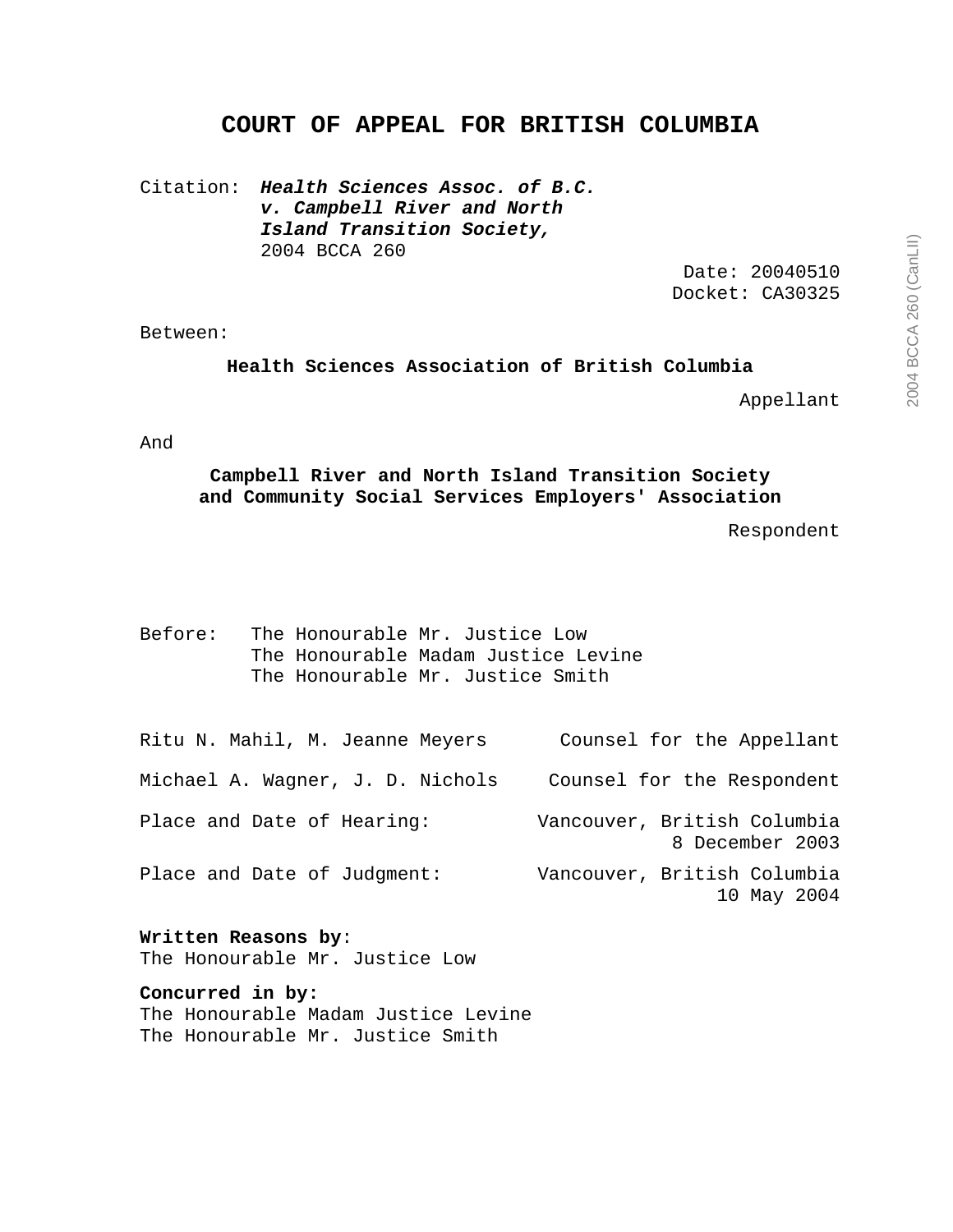#### **Reasons for Judgment of the Honourable Mr. Justice Low:**

[1] This is an appeal from a decision of an arbitrator appointed under a collective agreement to adjudicate a grievance brought by the appellant union on behalf of one of its members, an employee of the respondent transition society. The parties are agreed that this court has jurisdiction to hear the appeal under s. 100 of the **Labour Relations Code**, R.S.B.C. 1996, c. 244. There is a general issue of law involved that is not included in s. 99(1).

[2] The legal issue turns on the meaning and scope of the term "family status" found in s. 13(1) of the **Human Rights Code**, R.S.B.C. 1996, c. 210 ("the **Code**"). That provision reads:

- 13(1) A person must not
	- (a) refuse to employ or refuse to continue to employ a person,
	- (b) discriminate against a person regarding employment or any term or condition of employment

 because of the race, colour, ancestry, place of origin, political belief, religion, marital status, family status, physical or mental disability, sex, sexual orientation or age of that person or because that person has been convicted of a criminal or summary conviction offence that is unrelated to the employment or to the intended employment of that person.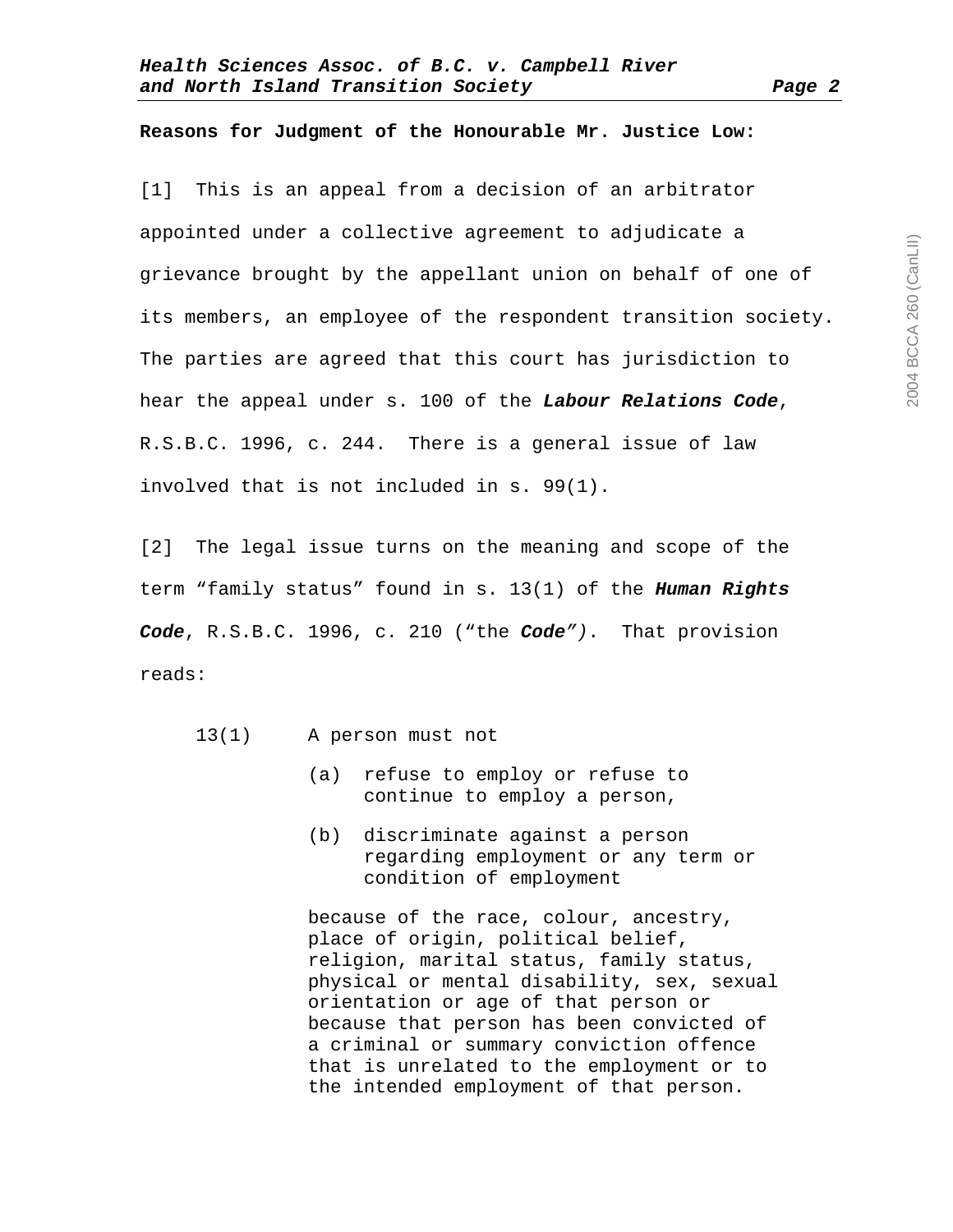[3] The appellant contends that the employer refused to continue to employ or otherwise discriminated against the employee, Shelley Howard, regarding her employment or a term or condition thereof because of her family status. The appellant says that the respondent, by changing Ms. Howard's hours of work, failed to accommodate her particular family situation.

[4] The arbitrator stated the union's position as follows: the employer was "under a duty to accommodate [Ms. Howard's] hours of work so that she is better able to care for her son who has both medical and behavioural problems".

[5] The respondent's position as stated by the arbitrator was that "it is not under any legal duty to accommodate [Ms. Howard], but nonetheless, it has made attempts to accommodate her".

[6] (The second respondent represents the respondent society and others in collective bargaining and grievance matters. It was not a party before the arbitrator. It is not clear to me why it was added as a respondent in this court and it did not participate in the appeal. In these reasons, I will simply refer to the respondent by which I will always mean the respondent society, the employer.)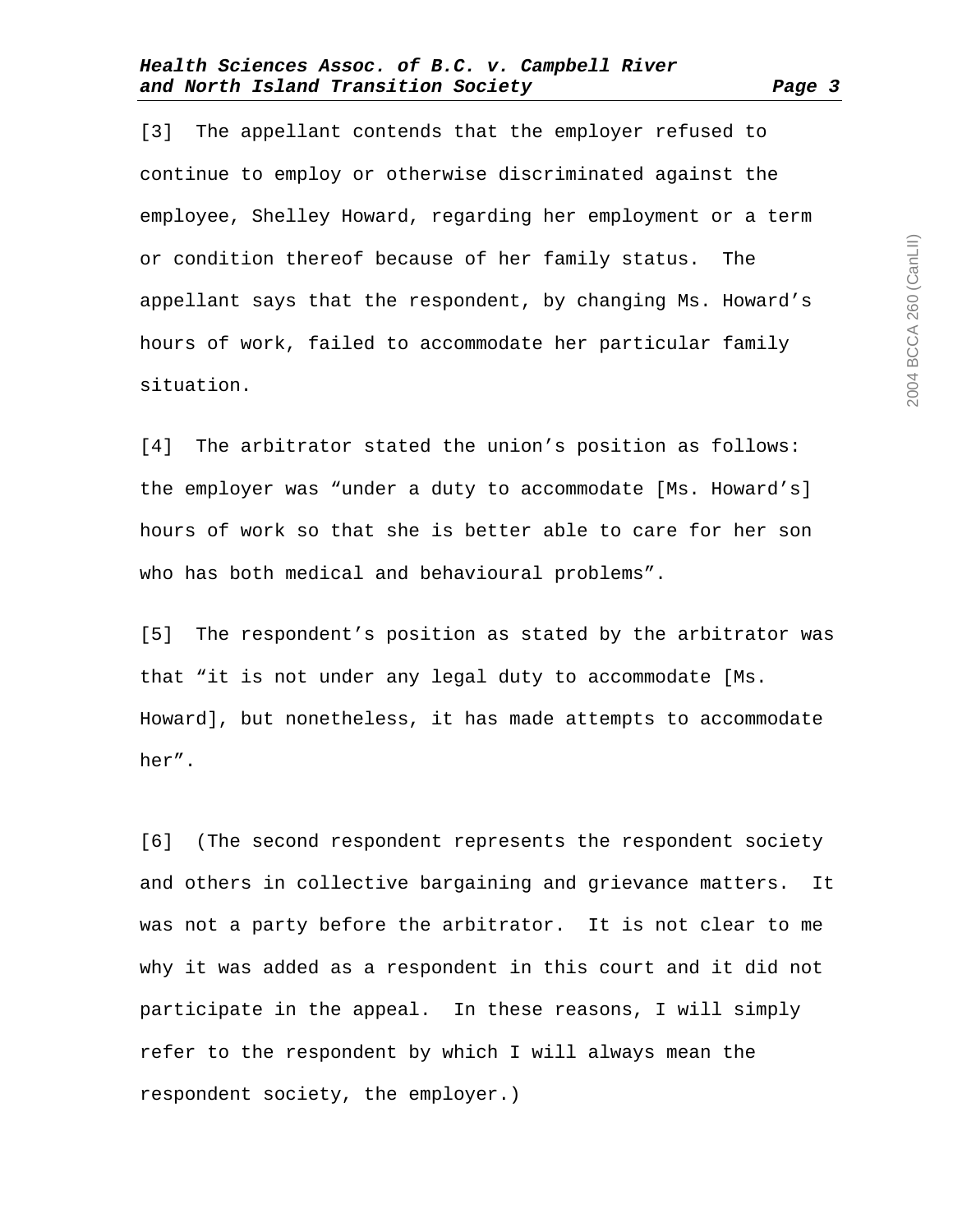[7] The facts are easily stated. Ms. Howard is married with four children, the third of whom, a boy now aged thirteen, has severe behavioural problems requiring specific parental and professional attention. She began working for the respondent in early 1993 as a casual transition house worker and later that year became a part–time child and youth support worker. She worked at Ann Elmore Transition House run by the respondent. It is a safe shelter for women suffering marital abuse, and for their children.

[8] The respondent is a non-profit society incorporated in 1985 to provide to the community of Campbell River services and education directed at ending family violence. In addition to operating the shelter, it offers counselling, assistance to children affected by family violence and public education.

[9] The arbitrator, Stan Lanyon, Q. C., made the following findings of fact with respect to the work schedule of Ms. Howard and the adjustment therein made by the respondent that gave rise to the grievance:

The Grievor is described as a "very good employee". She is hard working and very helpful to other employees; a person who is always willing to perform duties outside of her job description. She is also described as very flexible and willing to work additional hours on short notice. Her normal parttime hours are 24 hours per week, however, she has agreed on many past occasions to work evenings,

2004 BCCA 260 (CanLII) 2004 BCCA 260 (CanLII)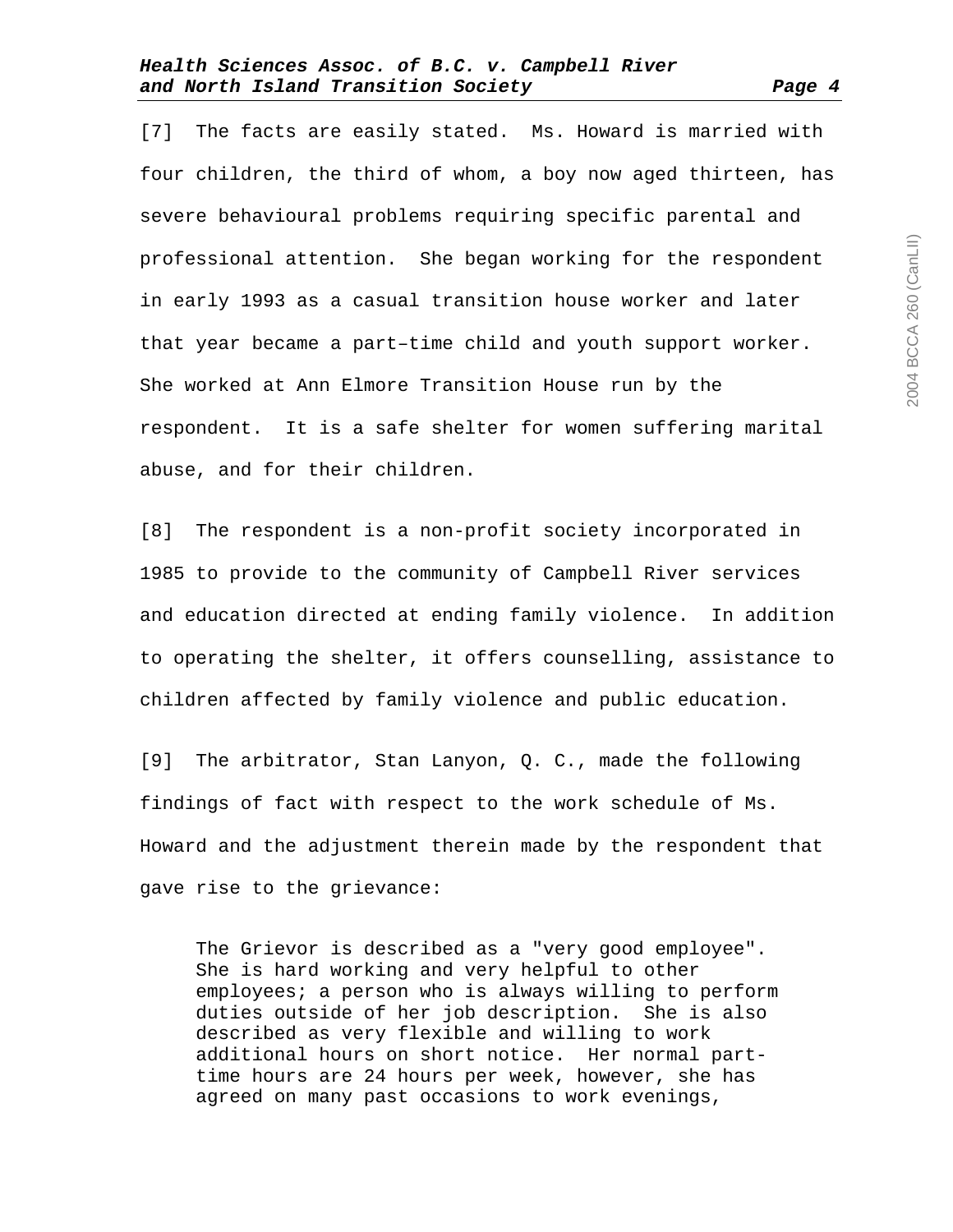weekends and statutory holidays. A normal shift for "front line workers" is 12 hours a day, 4 days on, and 5 days off.

On July 12, 2001, Valery Puetz, Coordinator of the Transition Society, notified the Grievor, that as of September 4, 2001, her hours would be changed from her current 8:30 a.m. to 3:00 p.m. shift to 11:30 a.m. to 6:00 p.m., Monday through Thursday. She was informed that she would continue to have "a flexible schedule" and that she could adjust her hours to include school presentations.

The Grievor and Puetz had had previous discussions about her reduced workload; the number of children requiring counseling during her shift had gradually declined. The Grievor was doing child-minding in the mornings, which often [proved a] very busy period. These discussions concerning the Grievor's workload first arose in the year 2000.

In the Spring of 2001 the Grievor and Puetz once again discussed her declining workload. They did so in preparation for a strategic planning meeting which was to take place in the Summer of 2001. Puetz asked the Grievor to come back with six or seven possible programs for her position. Neither the Grievor nor Puetz wanted to lose this part-time position. The Grievor came up with some options and they agreed to take these to the strategic planning committee. One such proposal was to expand the existing healthy relationships program taught in the local schools.

When the issue of the Grievor's position was raised at the Board's strategic planning meeting it opened up a wider discussion of her position and her hours of work. In the end, the Board decided to change the hours of work for the Grievor's position so that counselling services could be offered to a greater number of school aged children; thus the change in hours to 11:30 a.m. to 6:00 p.m. (In fact, the position currently has been operating from 2:30 to 9:00 p.m., Tuesdays to Fridays. Puetz stated that with these new hours the workload has been "overwhelming" because there has been a substantial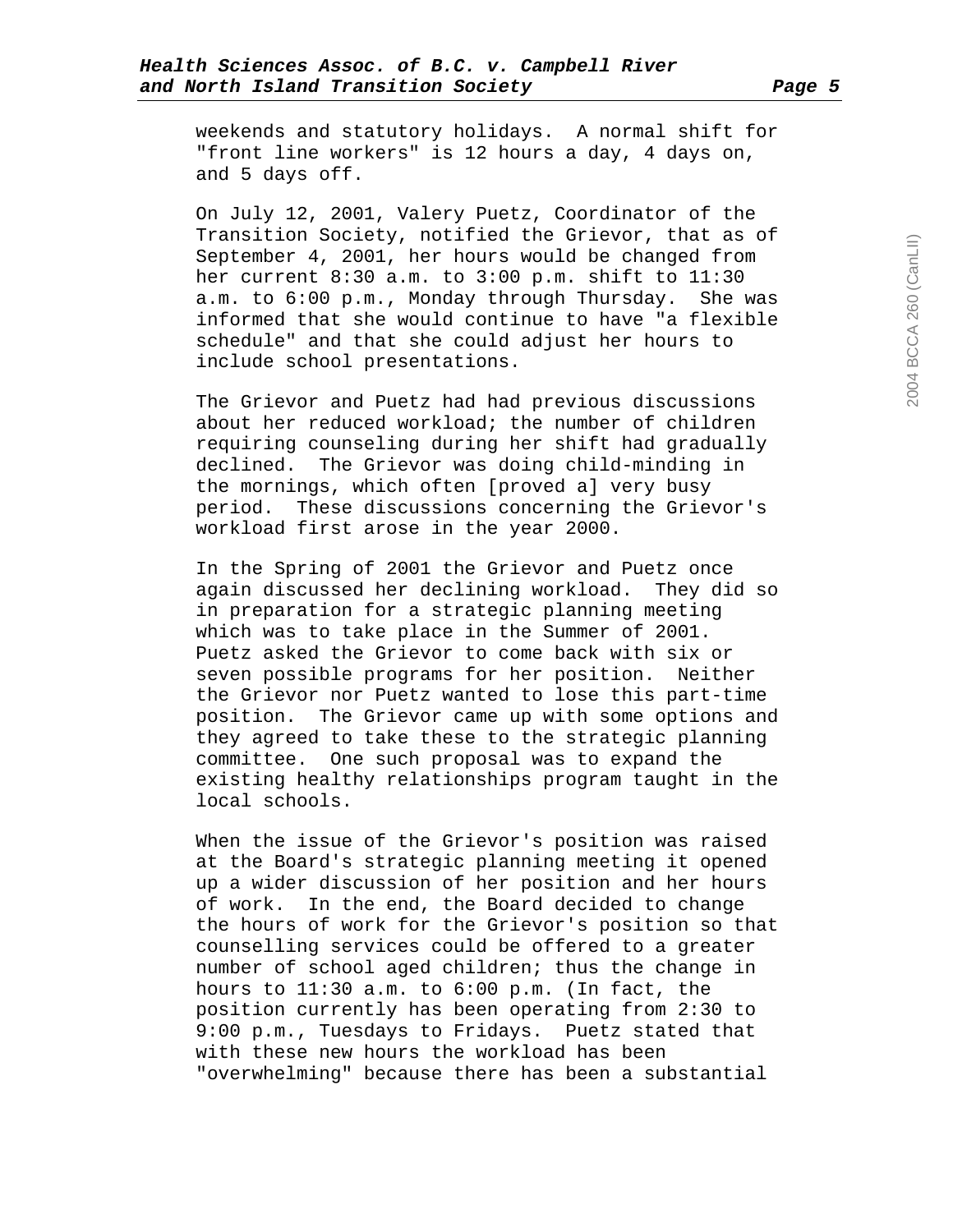increase in non-resident clients seeking counselling).

[10] Ms. Howard was concerned about her new work hours because she attended to the needs of her son after his school hours. However, she worked the new hours from 4 September to 17 September 2001. Later on the 17th, she attended a meeting of the board of the respondent to express her concern. She explained her son's situation and submitted a letter from Dr. Mark Lund, the boy's paediatrician. Six fellow employees provided written support for Ms. Howard resuming her former hours of work. They also attended the meeting but were not permitted to speak. The Board deliberated and decided that the new hours would be maintained. The next day Ms. Howard received a letter from Ms. Puetz so advising her. The letter contained a proviso that there would be a reassessment of the new schedule after six months and that Ms. Howard's input would be welcome.

[11] The arbitrator found that on the day she received the letter Ms. Howard had "a severe anxiety or panic attack". She did not return to work. Her doctor diagnosed post traumatic stress disorder and provided a note stating that she needed to be off work for six weeks. On his advice, Ms. Howard did not return to work after that time and she never did return. The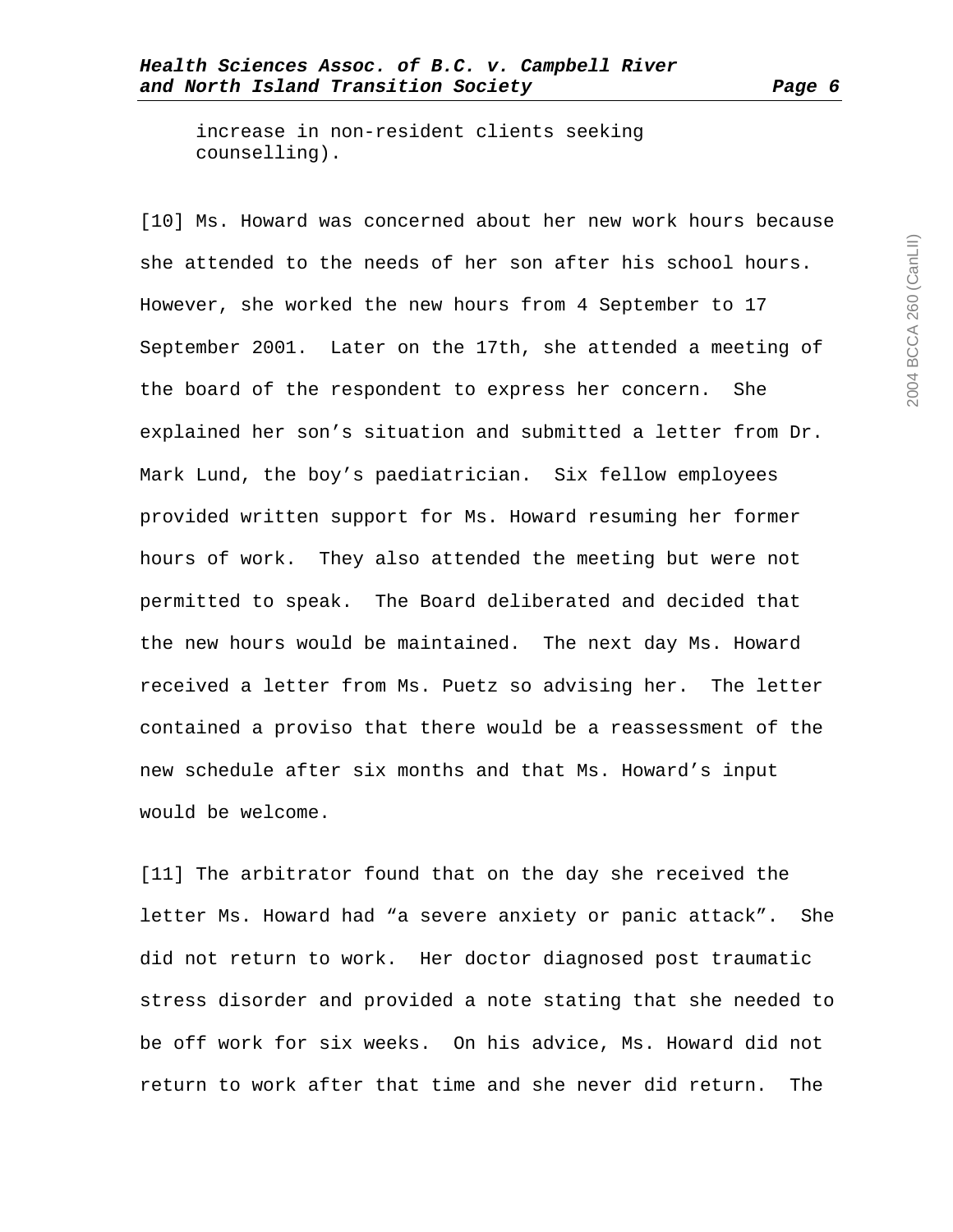doctor testified before the arbitrator that Ms. Howard's condition was caused by her employment circumstances.

[12] On 26 September 2001, Ms. Puetz sent a letter to Ms. Howard enclosing some forms needed for a claim for sick benefits. She stated in the letter that she hoped Ms. Howard "will be able to return to work soon".

[13] On 1 October 2001, the appellant union informed the respondent by letter that the respondent had to accommodate Ms. Howard's family situation and reinstate her hours of work from 8:30 a.m. to 3:00 p.m. Ms. Howard remained on sick leave for a period of time after which she received employment insurance benefits. Her doctor testified before the arbitrator that she was fit to return to her employment as of April 2002 but that because of the stress she could never again work for the respondent. Before the arbitrator, the appellant sought compensation to Ms. Howard for lost salary as well as punitive damages. It did not seek reinstatement of Ms. Howard.

[14] In his medical report dated 16 August 2001, Dr. Lund stated that Ms. Howard's son "is a very high needs child with a major psychiatric disorder." His need for consistent parenting is best served by his mother, particularly after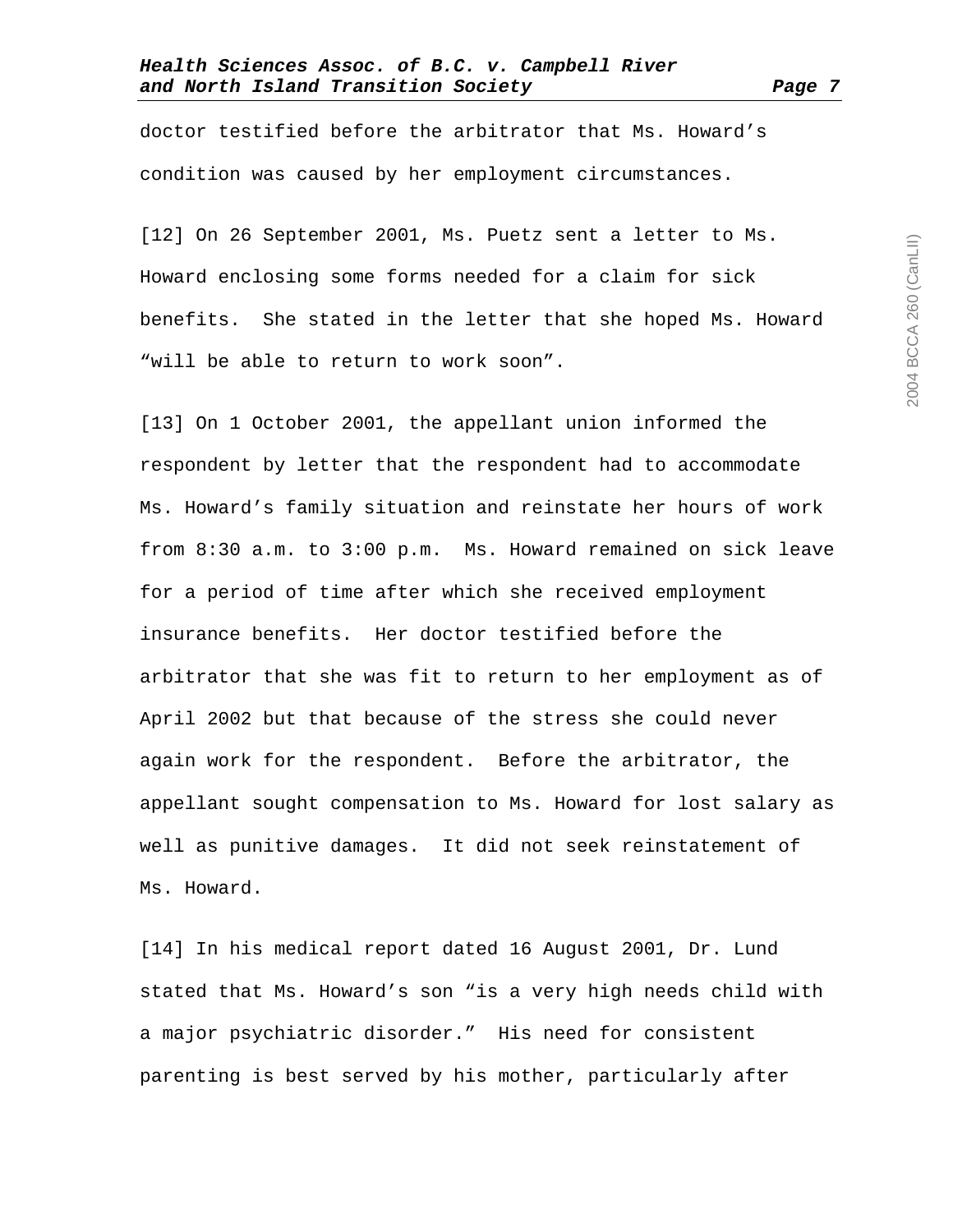school. The doctor reported that she should be available to her son after school, something he considered to be "an extraordinarily important medical adjunct to [the son's] ongoing management and progression in life".

[15] Following the decision of the Canadian Human Rights Tribunal in **Lang v. Employment and Immigration Commission**, [1990] 12 C.H.R.R. D/265 and other arbitral authorities, including **Campbell v. Shahrestani**, [2001] B.C.H.R.T.D. No. 36, the arbitrator concluded that the term "family status" in s. 13(1) of the **Code** includes the relationship of parent and child. The respondent does not dispute that conclusion.

[16] The arbitrator then noted that the "principal characteristic of the parent-child relationship is the parent's obligation to care for [the] child". He recognized this as a fiduciary obligation, referring to **K.M. v. H.M.**, [1992] 3 S.C.R. 6. He also referred to sections 2 and 4 of the **Child Family and Community Service Act**, R.S.B.C. 1996, c. 46 in which the general nature of parental duties is spelled out.

[17] Then the arbitrator defined what he saw as the central issue before him: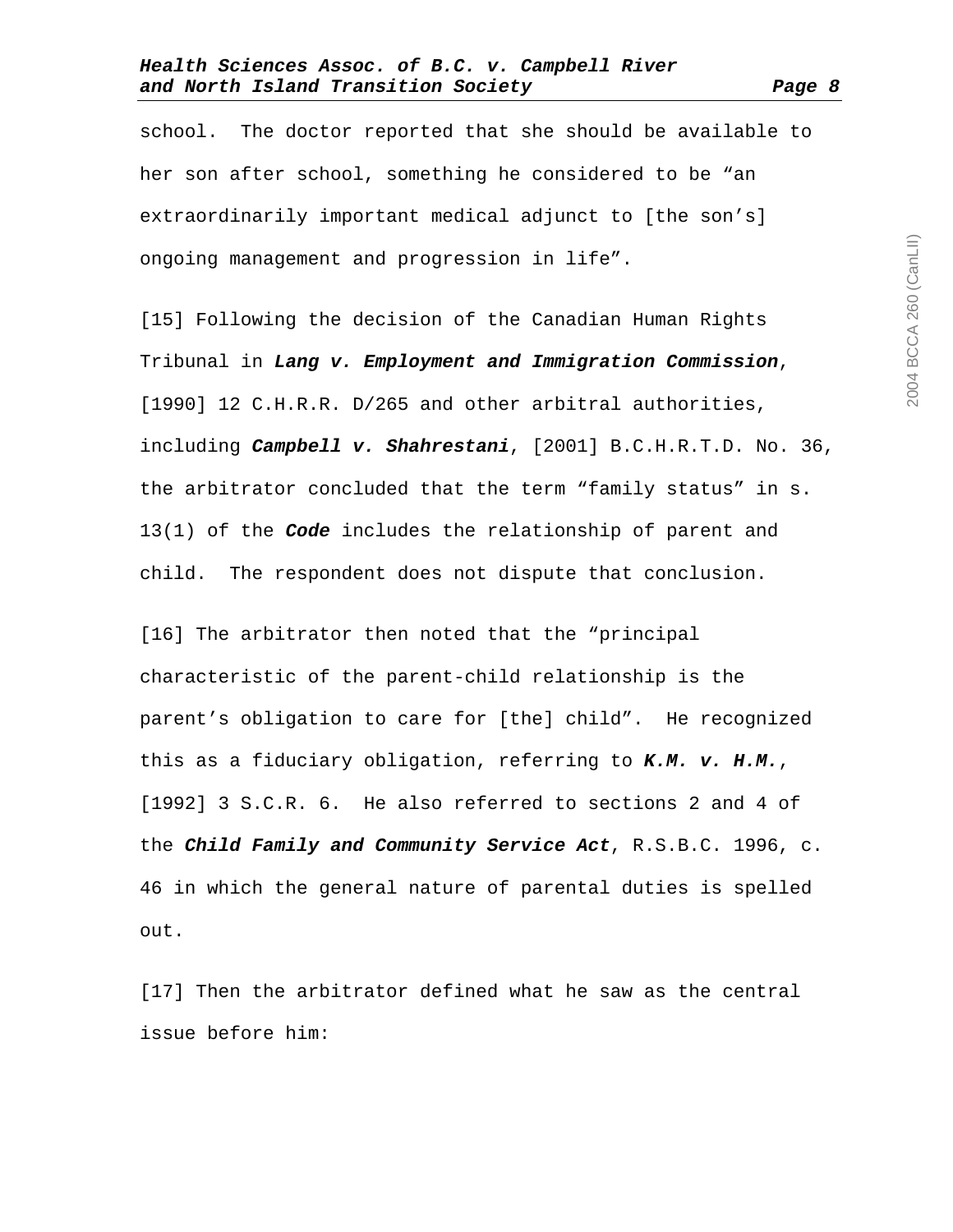However, what is clear from these fiduciary and statutory duties is that the fundamental obligation for the care of children rests with the parent, not the employer. If that is the case, can the Legislature have intended that the words "family status" in the Human Rights Code, be read to shift some significant part of that fundamental obligation, from parents to employers? Is, for example, an employer legally obligated to accommodate all employees who have children, simply because of their status as a parent?

[18] The core of his analysis commences two paragraphs later:

In the case before this board, the Grievor has experienced, and continues to experience, both demanding and difficult childcare obligations. Her son requires special care. This is supported by the medical evidence. These difficulties are shared by other parents, especially those who have special needs children. The circumstances of these parents, as well [as] parents of other children, will vary greatly. Some will have excellent childcare arrangements, others will not; some have extended family members, who can assist, others do not; some will be able to afford exceptional care, especially for special needs children, and others will not.

Thus, the circumstances of child-care will vary from parent to parent, and indeed may vary for the same parents, over different periods of time. A parent may have what they consider to be exceptional childcare arrangements one year, and yet be searching desperately the following year to find even adequate care. Changes in employment may have an adverse [effect] on these childcare arrangements. In other circumstances, changes in employment may assist a person in their childcare arrangements.

Were these different circumstances of employment, and varying degrees of difficulty in child-care arrangements, intended to be captured by the words "family status"?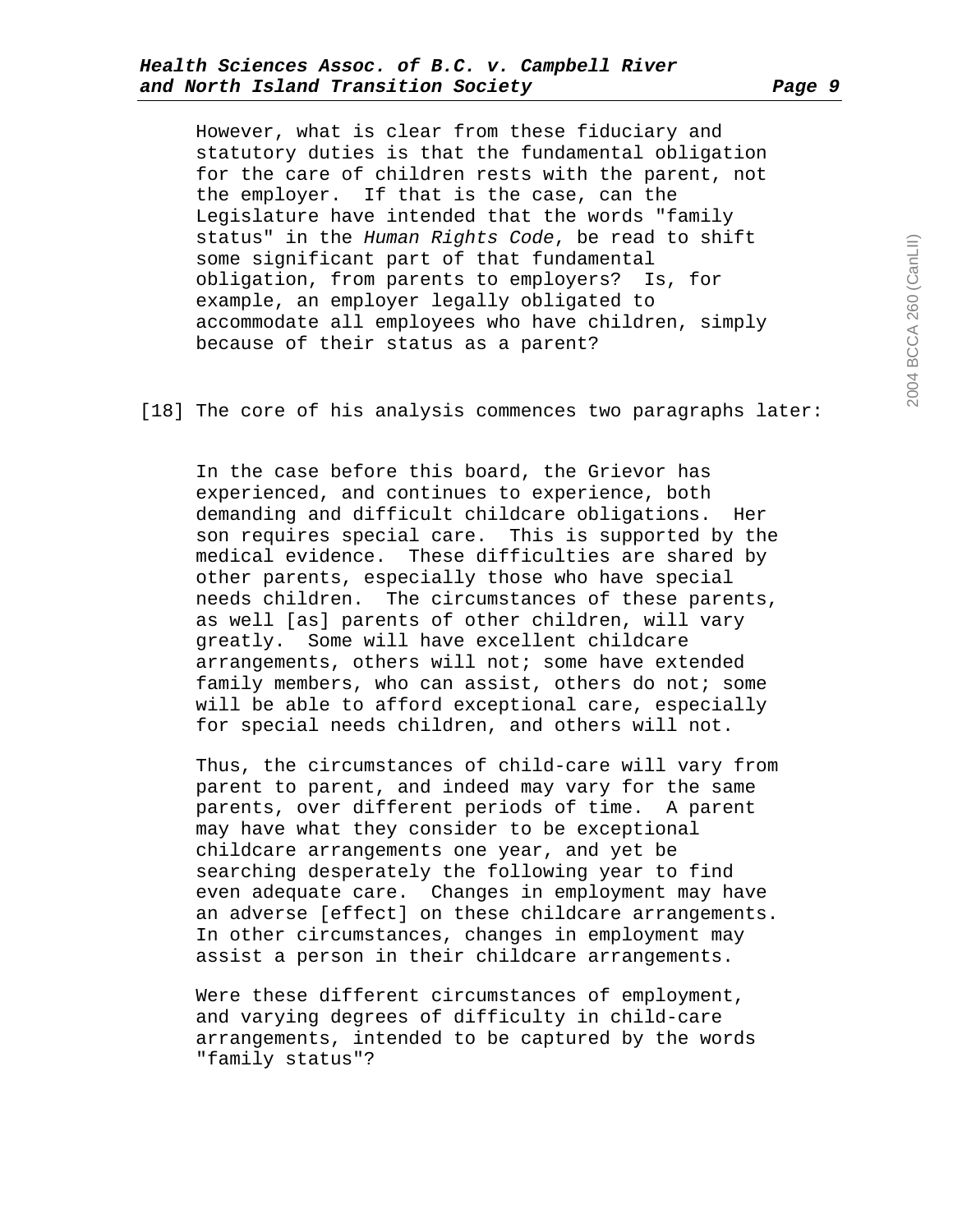I conclude that these differing circumstances, many of which may result in individuals trying to balance work and child-care arrangements, are not the kind of circumstances that raise an issue of discrimination based on the prohibited ground of "family status". Rather, the Legislature by deliberately employing the words "family status", was concerned with discrimination based upon the very status of being a parent, or other family member. For example, had the Employer refused to employ the Grievor, because she was the parent of a special needs child, that would, in my view, violate section 13 of the Human Rights Code. It would not make sense, that one could not discriminate, based on the prohibited grounds set out in section 13, against an employee, but could do so against one of their family members. This would defeat the very purpose of the Human Rights Code.

Thus family status in these circumstances deals with the status of parent and child, and not with the individual circumstances of a family's needs, such as those concerning childcare arrangements. I therefore conclude that all parents that experience difficult childcare arrangements, as a result of their employment, are not a class or category that section 13 of the Human Right Code seeks to protect.

I find that the Employer had the right to change the shift, and that its purpose in wanting to extend counselling services to school aged children was a reasonable one. It would be ironic indeed, if the Employer was not at liberty to change the hours of work of the Grievor's position, in order to make counselling service available to students, who may well have needs as serious as those of [the Grievor's son].

[19] After considering the decision of the Canadian Human Rights Tribunal in **Brown v. Department of National Revenue (Customs and Excise)**, [1993] 19 C.H.R.R. D/39, the arbitrator said (p. 17): "I have found that the words 'family status'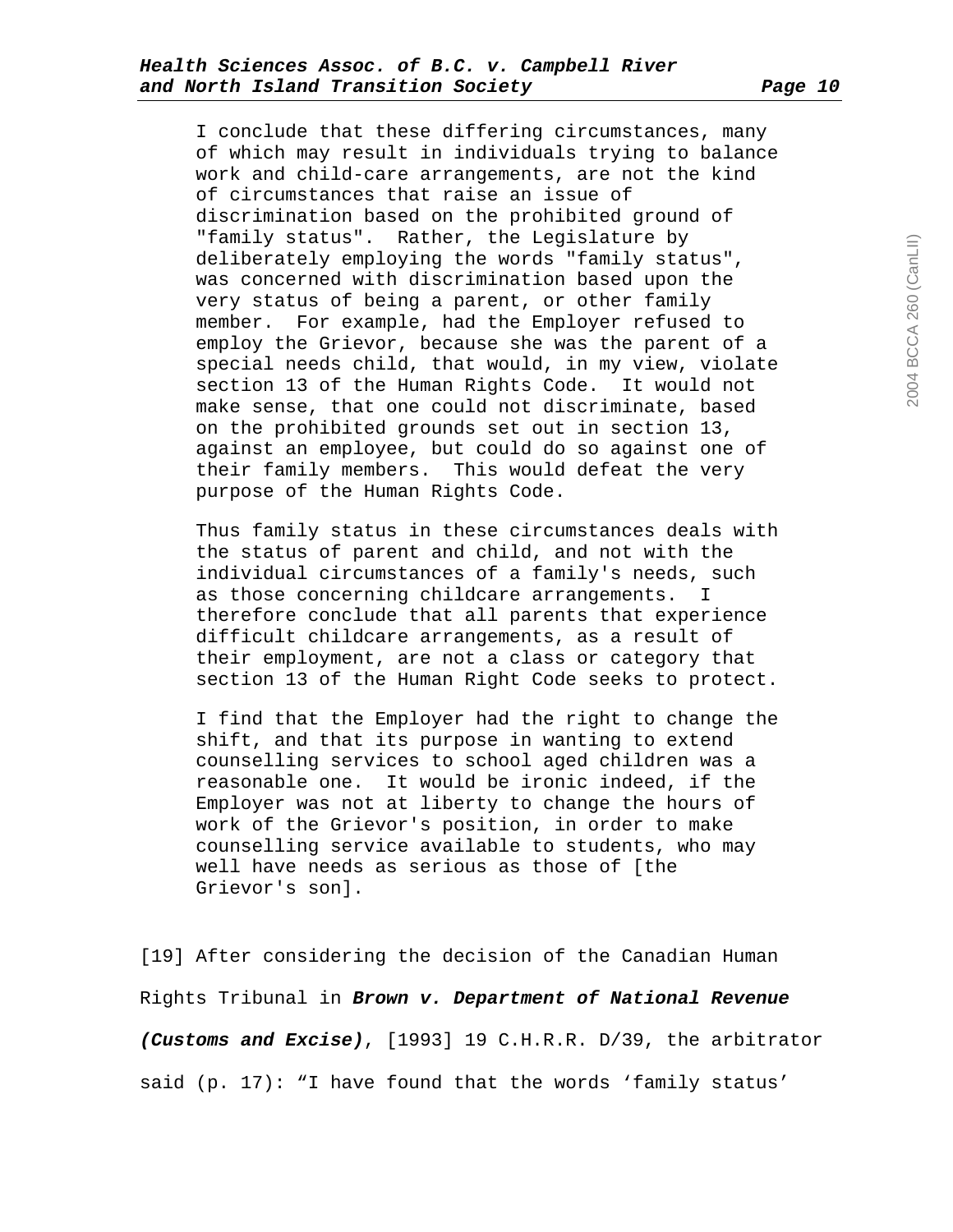refers to the status of being a parent per se, and not to the innumerable (and yet important) circumstances that arise for all families in regard to their daycare needs. I therefore decline to follow Brown, supra."

[20] The reasons of the arbitrator continue:

 Does this mean that the Grievor is faced with either working the new shift or losing her job? Without a finding of discrimination, and no duty to accommodate, what is the Employer's obligation to the Grievor? There may well be situations where a Grievor is faced with the Hobson's choice of either working the new shift, or losing their employment. However, most employers, as a matter of good labour relations, permit employees to deal with a wide variety of family matters: medical emergencies, domestic problems, and childrens' school activities. Many collective agreements provide special leave to deal with such issues (Article 20 of this Collective Agreement).

...

 What were some of the options which the Grievor had in regard to this workplace under this Collective Agreement? First, five of the six employees who signed the petition testified that they were willing to participate in an "accommodation" of the Grievor. This was never explored. Second, the Collective Agreement provided some contractual options: for instance, two Memoranda of Agreement, attached to the Collective Agreement, provide for job sharing and flexible work hours. Third, if extra time was required to obtain a resolution to the dispute there are both paid and unpaid leaves. Fourth, the Grievor could have assumed casual status and worked relief. Fifth, there were lay-off and bumping rights. It must be remembered that the position held by the Grievor included not only that of Child Counsellor, but also of Transition House Counselor; other employees were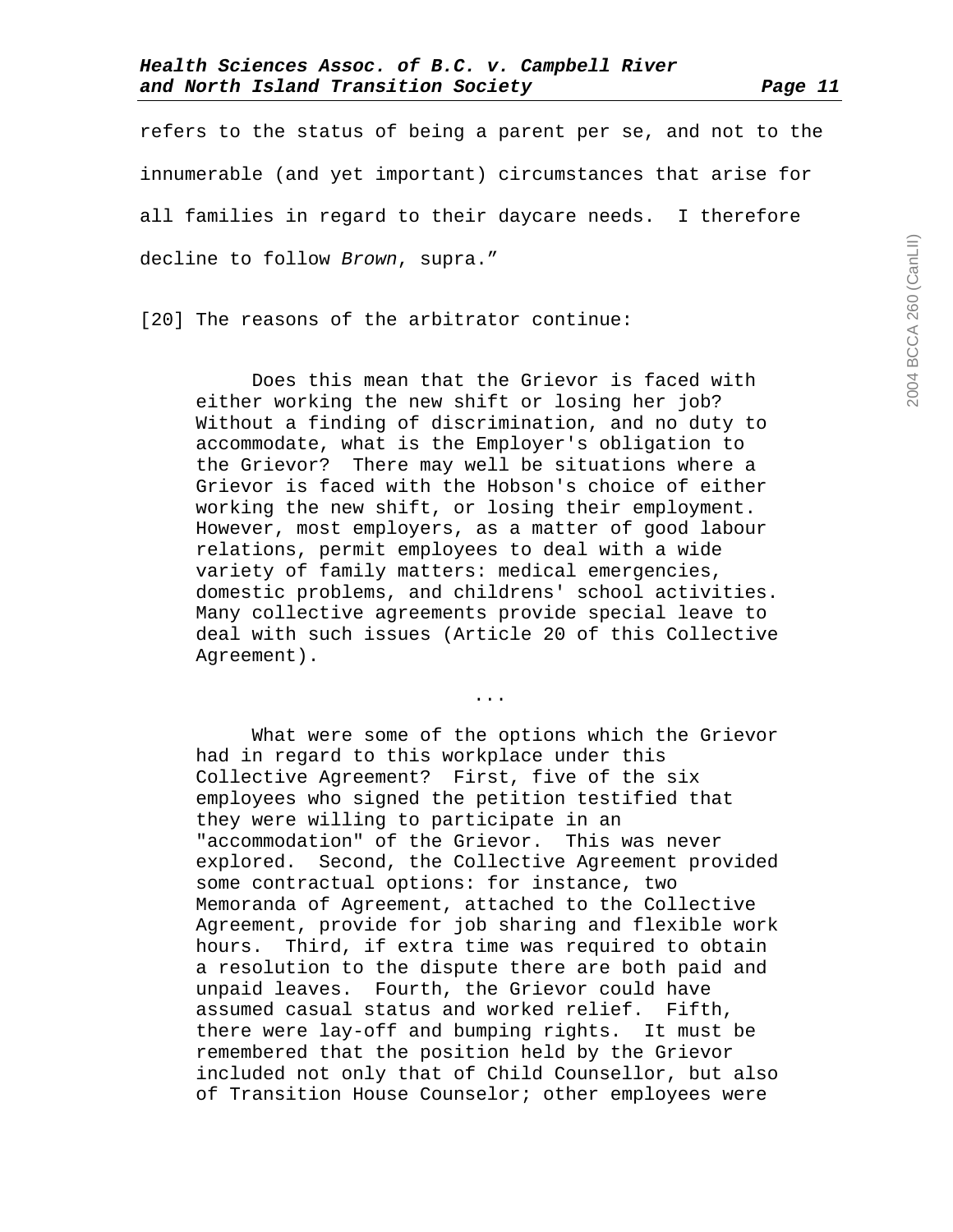capable of performing the Child Counselling position and the Grievor was capable of performing the Transition House Counselling position. Thus, the Collective Agreement offered both the potential of different hours of work, and different classifications.

 However, what is clear is that the Grievor was not entitled to keep either her same hours of work or her same position. The Employer had the right to change the hours of work of that position in order to extend a much needed service to the community.

[21] The appellant union does not challenge the conclusions of the arbitrator that there was no tort and no breach of the collective agreement committed by the respondent society. Nor does it dispute the conclusion of the arbitrator that the changes in the working hours of Ms. Howard were a work-related requirement of the respondent society made in good faith. The arbitrator said that the respondent's "purpose was simply to offer counselling services to children who would otherwise not be able to access them."

[22] The appellant union says that the arbitrator erred in not finding that the respondent breached s. 13(1) of the **Code** by discriminating against Ms. Howard on the basis of family status. It also says that the arbitrator erred in declining jurisdiction under s. 37(2)(d)(iii) of the **Code** to award damages.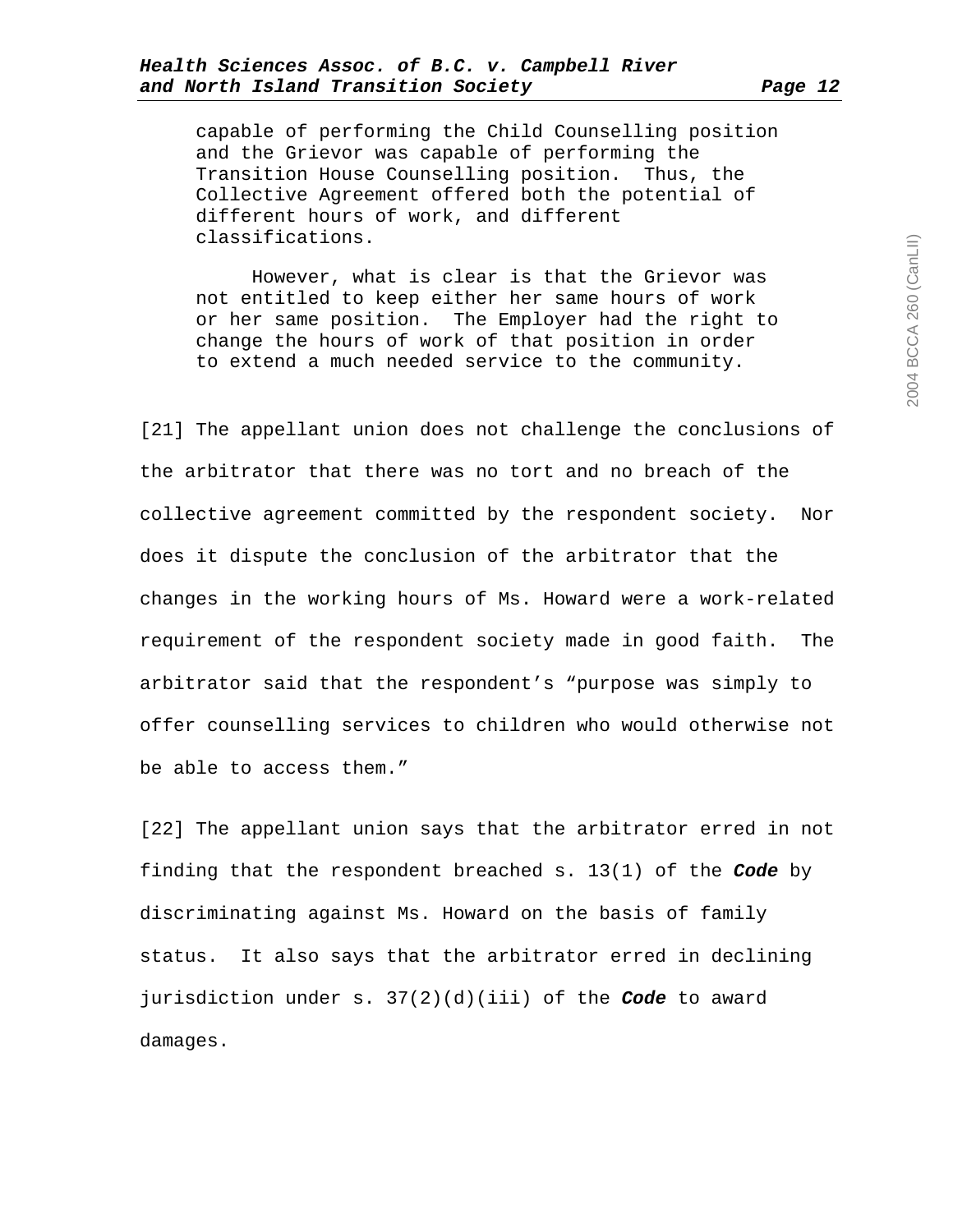[23] The appellant asks this court to set aside the award of the arbitrator and to remit the matter back to him with the following directions:

- (a) that "family status" under s. 13 of the **Code** includes the fiduciary obligation of parents to care for their children;
- (b) that the respondent discriminated against Ms. Howard contrary to s. 13 by not reasonably accommodating her particular family status; and
- (c) that the arbitrator must fashion an appropriate remedy in damages under s. 37 of the **Code**.

[24] The appellant begins its argument by referring to the ruling of the Supreme Court of Canada that human rights legislation is "quasi-constitutional" and must be interpreted "in a liberal and purposive manner in order to advance the broad policy considerations underlying it …": **B. v. Ontario (Human Rights Commission),** [2002] 3 S.C.R. 403, at para. 44, and other cases cited therein.

[25] The appellant contends that the arbitrator held that there had to be an intention on the part of the employer to discriminate against the employee when he gave an example in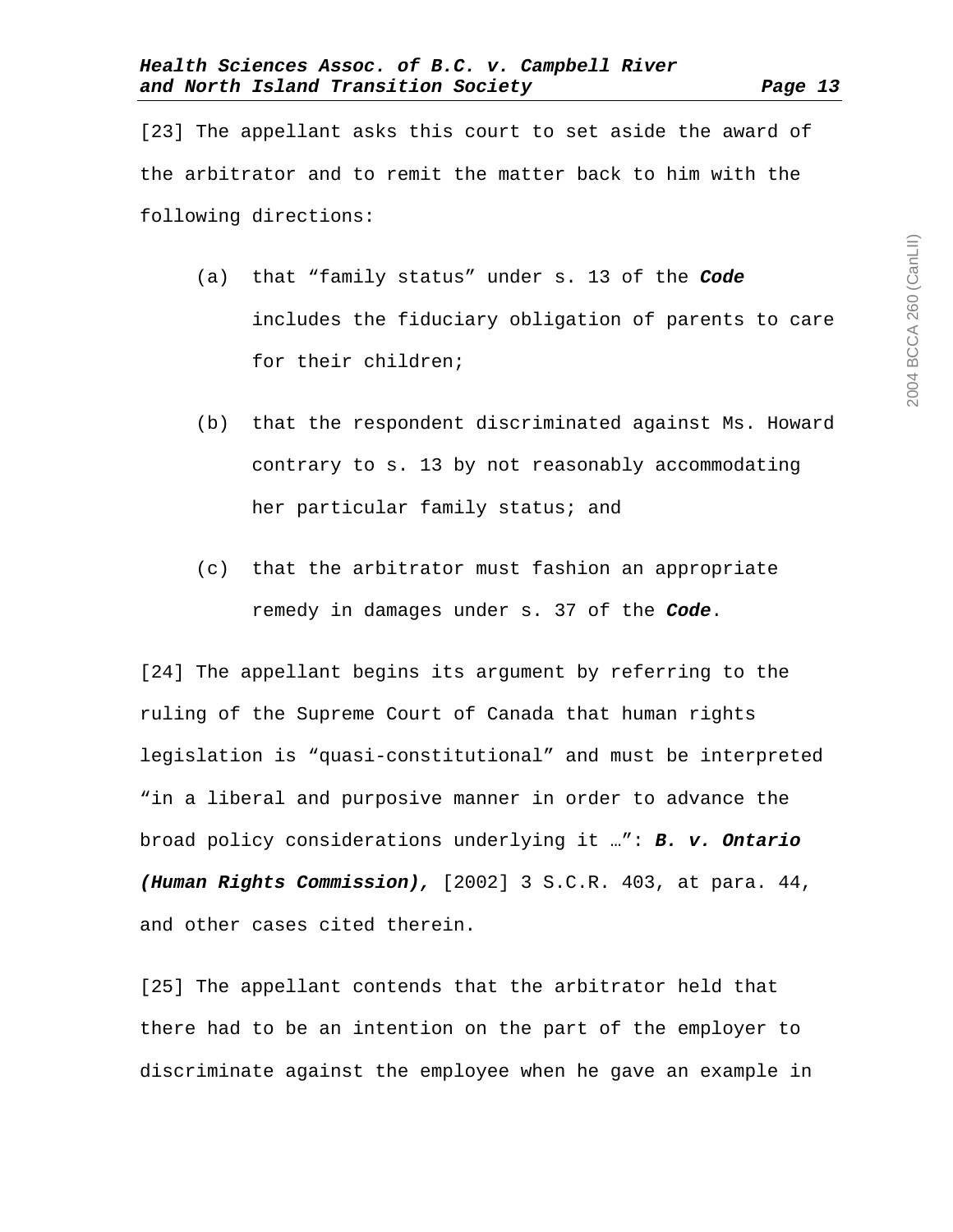his reasons (quoted at para. 18 above) of a circumstance in which the employer would have discriminated "based upon the very status of being a parent". The appellant says that this is contrary to s. 2 of the **Code** that states that no intention to contravene the **Code** is required.

[26] I do not accept this argument. The arbitrator gave an example in which intention to discriminate might be inferred. But it was an example only and he did not discuss intention. It cannot be said that he required proof of intention. Read as a whole, his reasons do not identify the error alleged. The arbitrator did not dismiss the grievance on the basis of absence of intention to discriminate on the part of the respondent employer.

[27] The appellant's argument continues with the assertion that the arbitrator failed to apply the law by rejecting as part of "family status" the parental obligations that flow from that status. In **Brown**, supra, the tribunal considered s. 3 of the **Canadian Human Rights Act**, R.S. 1985, c. H-6 that contains wording very similar to the wording of s. 13(1) of the **Code** in this province. One of the issues in the case arose out of denial by the employer of the employee's request for only day-shift work due to difficulties she had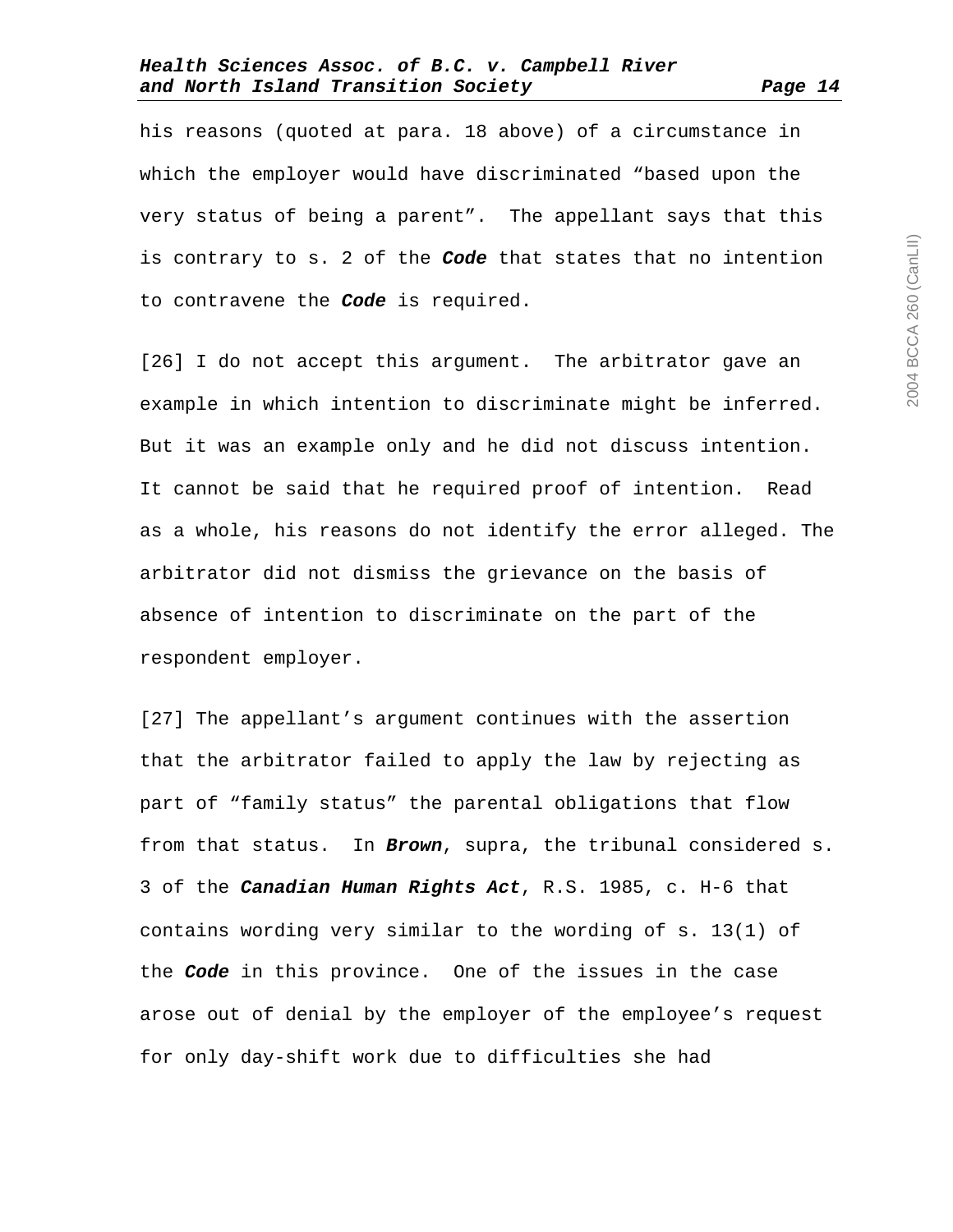encountered in arranging daycare for her child after expiration of her maternity leave.

[28] The tribunal in **Brown** said this:

 We can therefore understand the obvious dilemma facing the modern family wherein the present socioeconomic trends find both parents in the work environment, often with different rules and requirements. More often than not, we find the natural nurturing demands upon the female parent place her invariably in the position where she is required to strike this fine balance between family needs and employment requirements.

 It is this Tribunal's conclusion that the purposive interpretation to be affixed to s. 2 of the C.H.R.A. is a clear recognition within the context of "family status" of a parent's right and duty to strike that balance coupled with a clear duty on the part of an employer to facilitate and accommodate that balance within the criteria set out in the Alberta Dairy Pool case [[1990] 2 S.C.R. 489]. To consider any lesser approach to the problems facing the modern family within the employment environment is to render meaningless the concept of "family status" as a ground of discrimination.

[29] The arbitrator declined to follow **Brown**. He agreed that it is desirable to expand employer obligations "that better [enable] families to balance the care of their children with their work". But he said that the Legislature has occupied this area by enactment of ss. 50 to 54 of the **Employment Standards Act**, R.S.B.C. 1996, c. 113. He held that it was not correct to do indirectly through the **Code** what the Legislature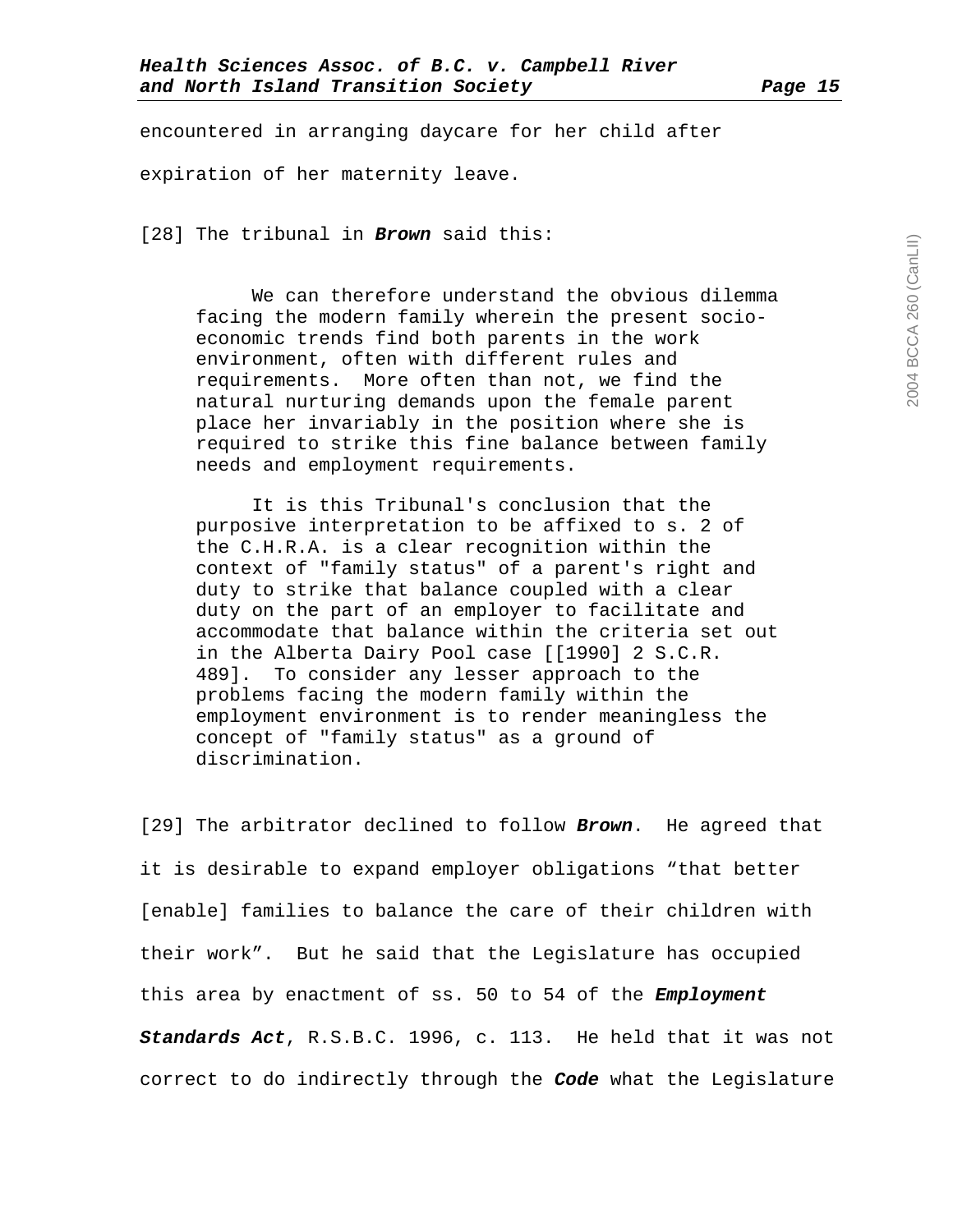declined to do directly through specific legislation. Therefore he restricted "family status" under the **Code** "to the status of being a parent per se" without regard to the "innumerable (and yet important) circumstances that arise for all families in regard to their daycare needs."

[30] Sections 50 to 54 of the **Employment Standards Act** deal with four specific matters – pregnancy leave, parental leave, family responsibility leave and bereavement leave. It cannot be said that the scope of family status in s. 13(1) of the **Code** is determined by the more specific statute. I cannot find any wording in either statute that would lead to that conclusion. Section 13(1) of the **Code** legislates against discrimination "regarding … any term or condition of employment". On the reasoning of the arbitrator those words would be superfluous. In my opinion, the arbitrator erred in considering the provisions of the **Employment Standards Act** when attempting to determine the scope of the term "family status" in s. 13(1) of the **Code**.

[31] Although it was not so stated by the arbitrator, it seems to be clear from the authorities that the first issue is whether the appellant has made out a prima facie case of discrimination that requires consideration of the issue of accommodation: see **British Columbia (Public Service Employee**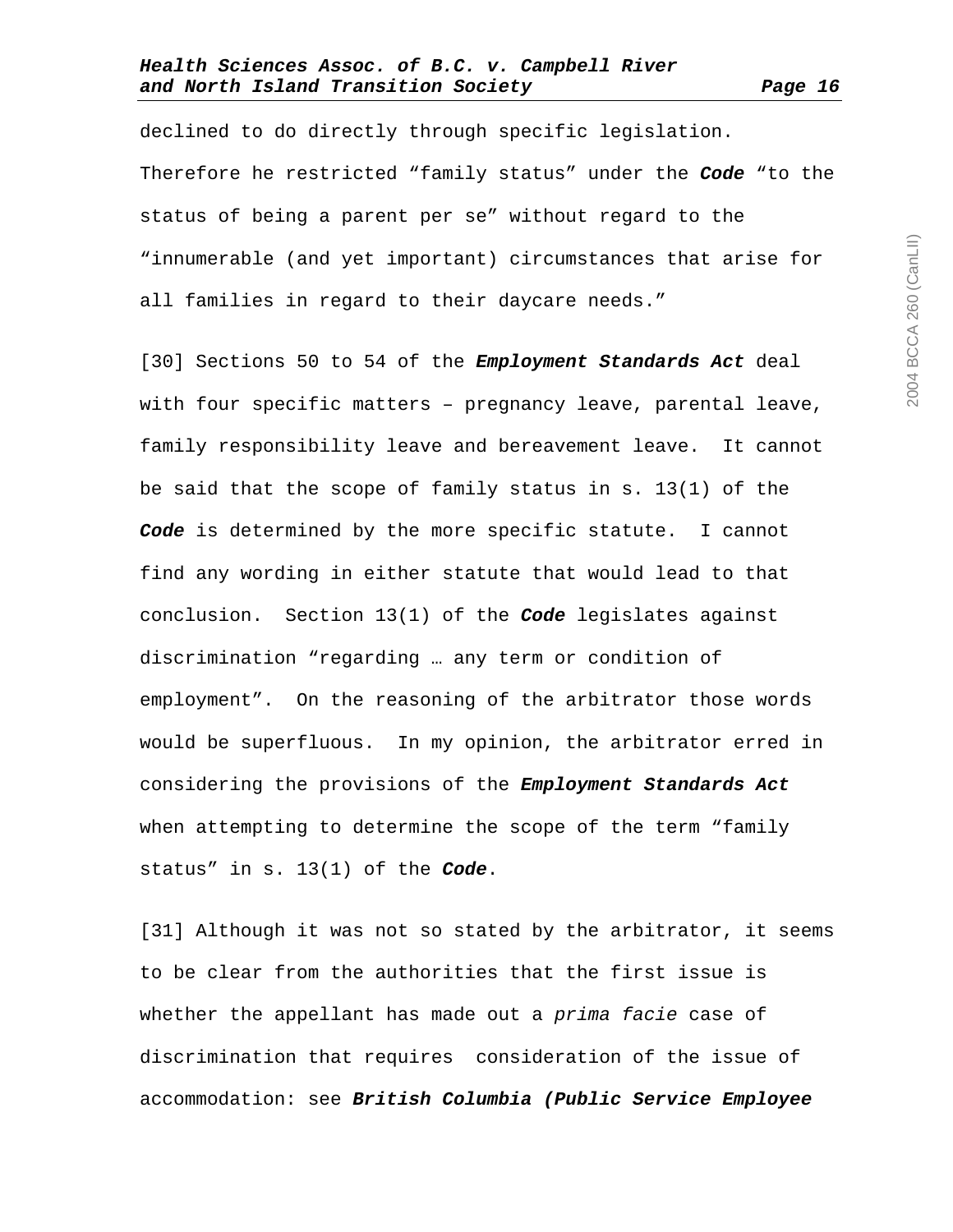**Relations Commission) v. British Columbia Government and Service Employees' Union (B.C.G.S.E.U.)**, [1999] 3 S.C.R. 3 and **British Columbia (Superintendent of Motor Vehicles) v. British Columbia (Council of Human Rights)**, [1999] 3 S.C.R. 868, at para. 20.

[32] The appellant argues that the circumstances of this case give rise to a prima facie case on the basis that family status should be given a very broad scope as the board did in the passage quoted above from the decision in **Brown.** The appellant also relies on **Woiden v. Lynn**, [2002] C.H.R.D. No. 18, also a decision of the Canadian Human Rights Tribunal.

[33] In **Woiden**, the tribunal considered complaints by four female employees that the respondent, the senior manager at their place of employment, discriminated against them by sexual harassment and on the basis of sex. One of the four complainants also alleged that the respondent discriminated against her "on the ground of family status by requiring that she change her work hours in a manner that was incompatible with her obligations as a single mother of three children". The respondent required that employee to work extended hours upon pain of dismissal. In the decision, there was no exploration of the evidence on this issue and no elaboration of the facts. There was a finding that "the extended hours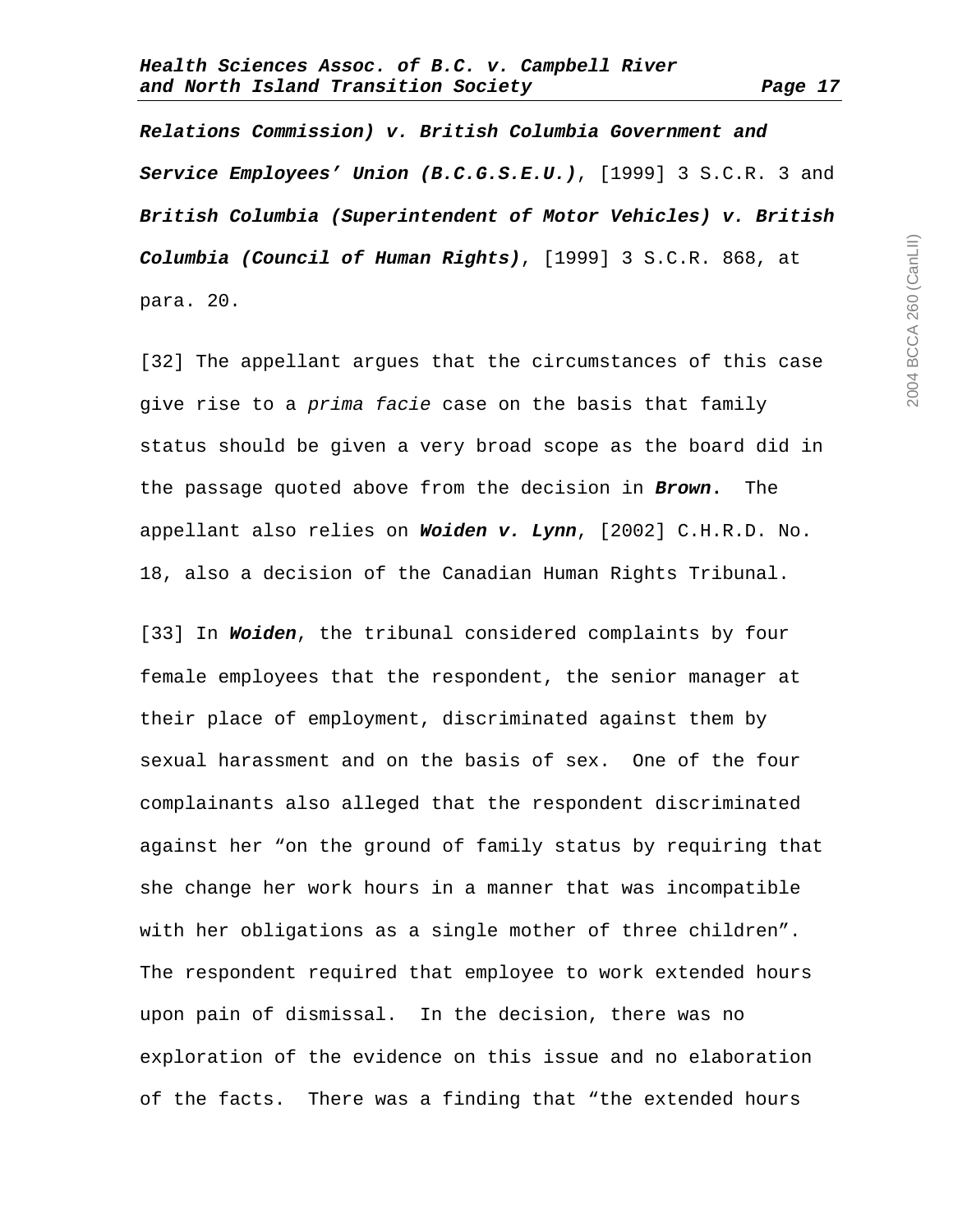limited [the complainant's] ability to work because of the basic needs related to her particular family situation". The respondent, who was a manager and not the corporate employer of the complainant, did not appear at the hearing or present evidence in any other manner. The tribunal apparently assumed discrimination and had before it no evidence or submission that imposition of the extended hours was a bona fide occupational requirement and that the respondent could not accommodate the complainant without incurring undue hardship to the employer. The tribunal found discrimination based on family status. It defined family status discrimination as "practices or attitudes that have the effect of limiting the conditions of employment of, or the employment opportunities available to, employees on the basis of a characteristic relating to their family".

[34] The appellant argues that, as the mother of a special needs child who required her attention as the person most effective in attending to his needs at a critical time of the day, Ms. Howard was discriminated against on the basis of family status to a greater extent than the employees in the **Brown** and **Woiden** cases.

[35] In my opinion, the tribunals in both **Brown** and **Woiden** conflated the issues of prima facie discrimination and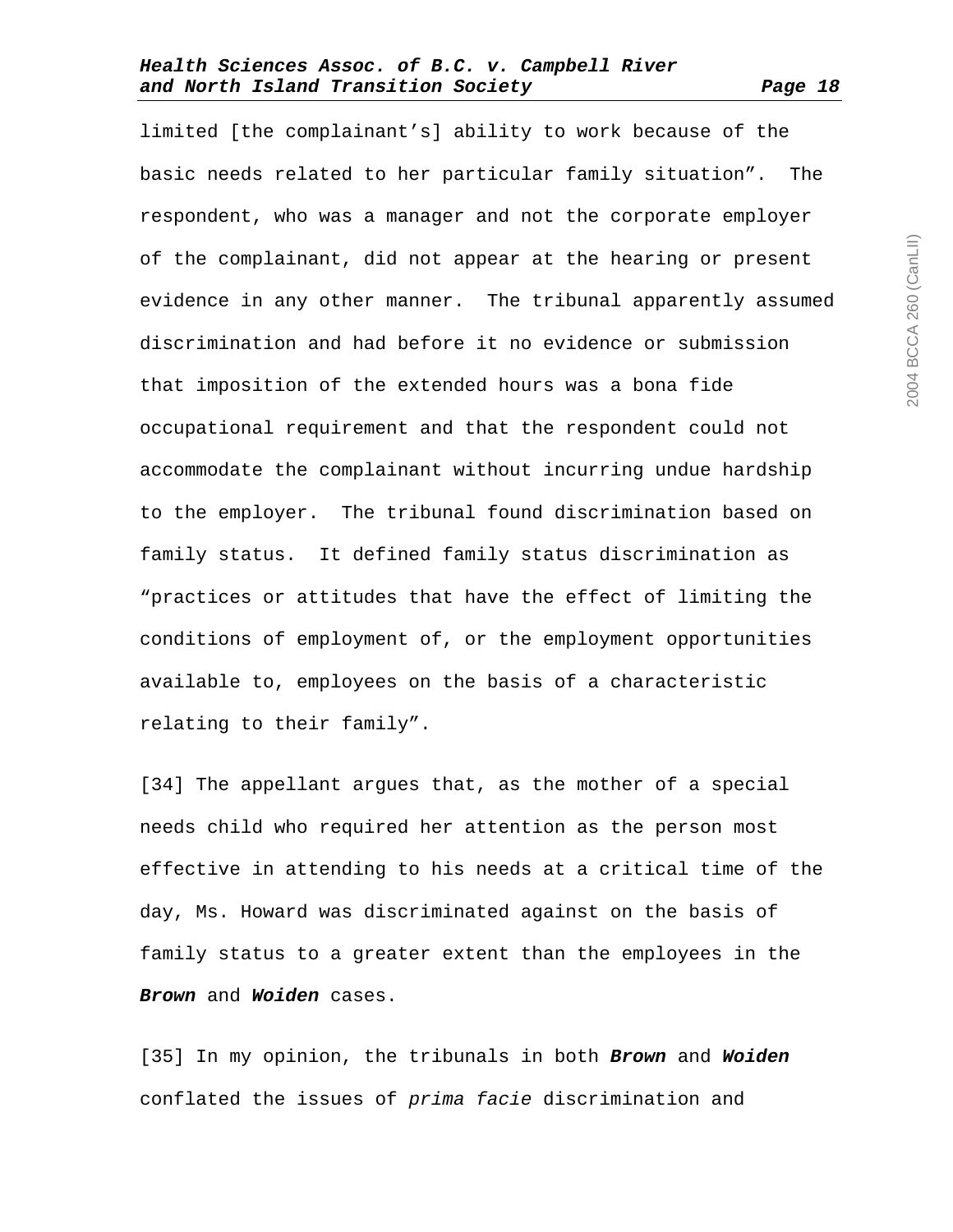accommodation. They seem to hold that there is prima facie discrimination whenever there is a conflict between a job requirement and a family obligation. In each decision there is an overly broad definition of the scope of family status that I consider to be unworkable. I find both decisions unhelpful in defining family status under s. 13(1) of the **Code** for the purpose of determining whether prima facie discrimination is proven.

[36] What then needs to be established in order to prove prima facie discrimination based on family status? The respondent relies on **Wight v. Ontario (Office of the Legislative Assembly)**, [1998] O.H.R.B.I.D. No. 13, a decision of the Ontario Board of Inquiry (Human Rights Code). In that case, the employee was on pregnancy leave during a high-risk pregnancy and delivery. The employer ordered her to return to work but she refused to do so until she had secured adequate daycare for her children. She was dismissed from her employment. One of her complaints under the applicable human rights code was that her dismissal amounted to discrimination on the basis of family status. In an extremely lengthy decision, the board found that the employer had breached other provisions of the code but had not discriminated on the basis of family status. That issue turned on the facts of the case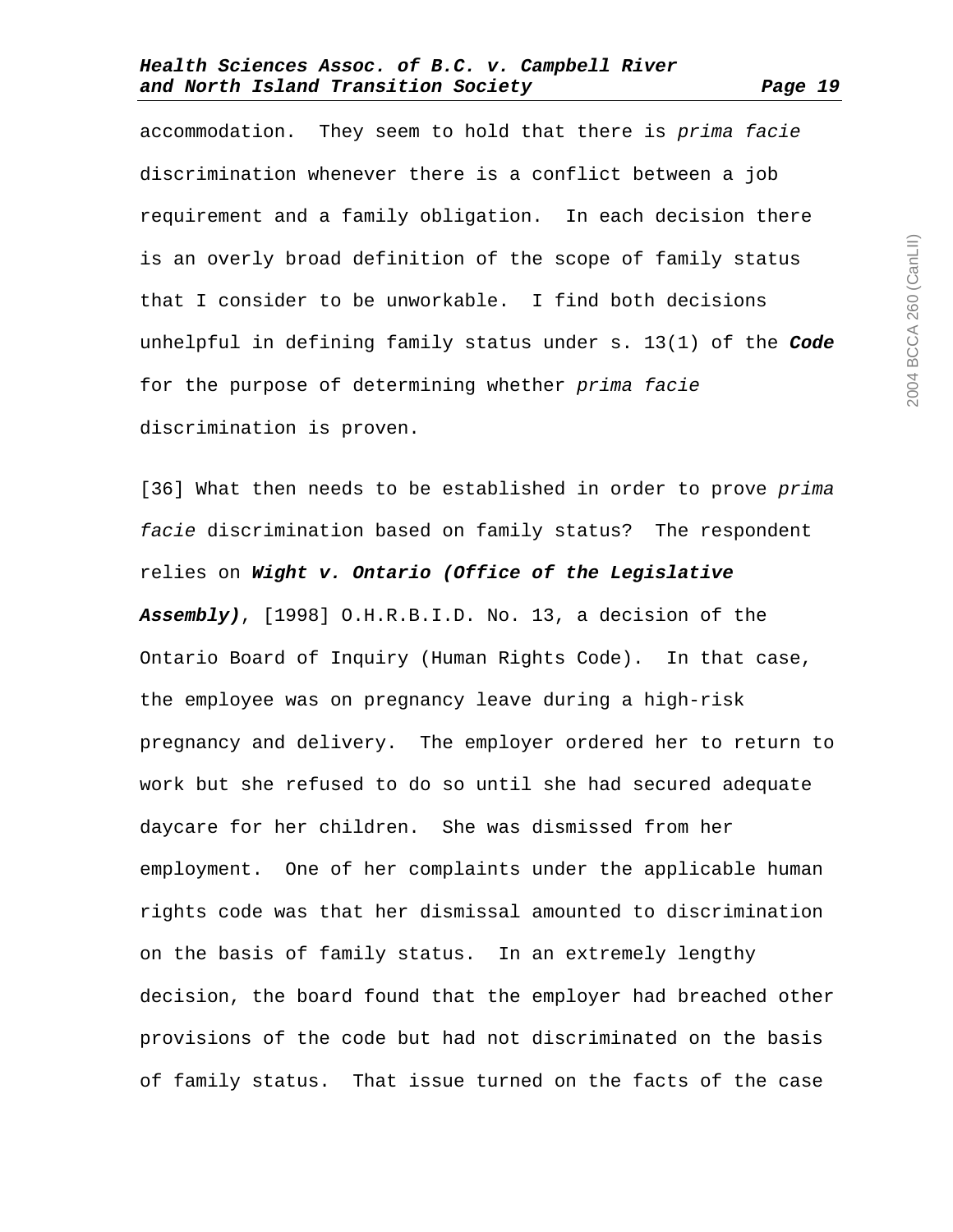and I am unable to find in it any useful definition of the scope of family status in human rights legislation.

[37] The Supreme Court of Canada did deal with the concept of family status in human rights legislation in **B.**, supra, and in **Canada (Attorney General) v. Mossop**, [1993] 1 S.C.R. 554. In **B.** the majority of the court upheld the decision of the Ontario Court of Appeal that family status did encompass discrimination claims based on the particular identity of the complainant's child. **Mossop** was a bereavement leave claim and turned on whether family status included a homosexual relationship. The majority determined that it did not. Neither case addressed the question of whether family status includes parental or other family obligations.

[38] The parties have cited no other cases that assist in providing a working definition of the parameters of the concept of family status as the term is used in the **Code**. In my opinion, it cannot be an open-ended concept as urged by the appellant for that would have the potential to cause disruption and great mischief in the workplace; nor, in the context of the present case, can it be limited to "the status of being a parent per se" as found by the arbitrator (and as argued by the respondent on this appeal) for that would not address serious negative impacts that some decisions of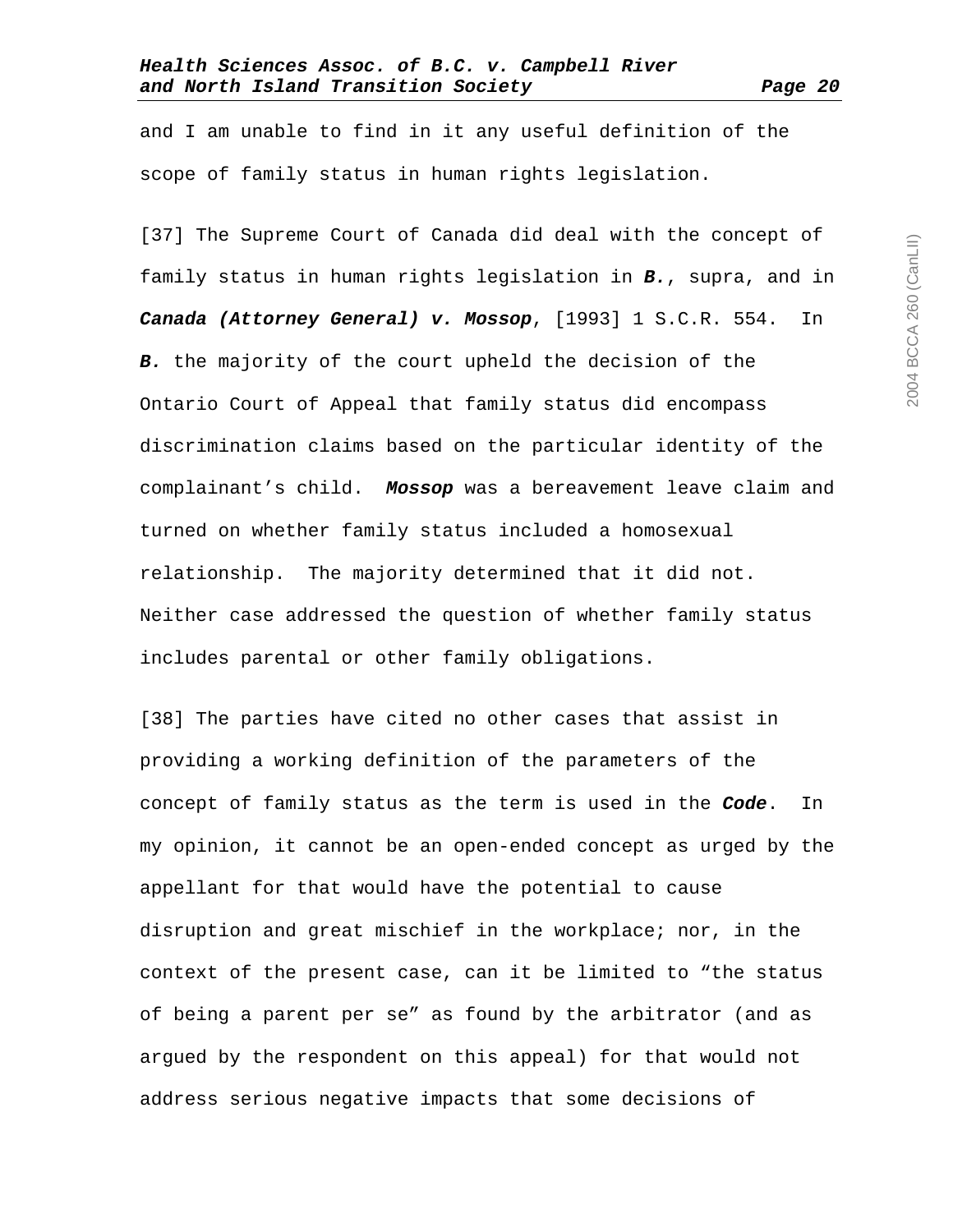employers might have on the parental and other family obligations of all, some or one of the employees affected by such decisions.

[39] If the term "family status" is not elusive of definition, the definition lies somewhere between the two extremes urged by the parties. Whether particular conduct does or does not amount to prima facie discrimination on the basis of family status will depend on the circumstances of each case. In the usual case where there is no bad faith on the part of the employer and no governing provision in the applicable collective agreement or employment contract, it seems to me that a prima facie case of discrimination is made out when a change in a term or condition of employment imposed by an employer results in a serious interference with a substantial parental or other family duty or obligation of the employee. I think that in the vast majority of situations in which there is a conflict between a work requirement and a family obligation it would be difficult to make out a prima facie case.

[40] In the present case, the arbitrator accepted the evidence of Dr. Lund that Ms. Howard's son has a major psychiatric disorder and that her attendance to his needs during afterschool hours was "an extraordinarily important medical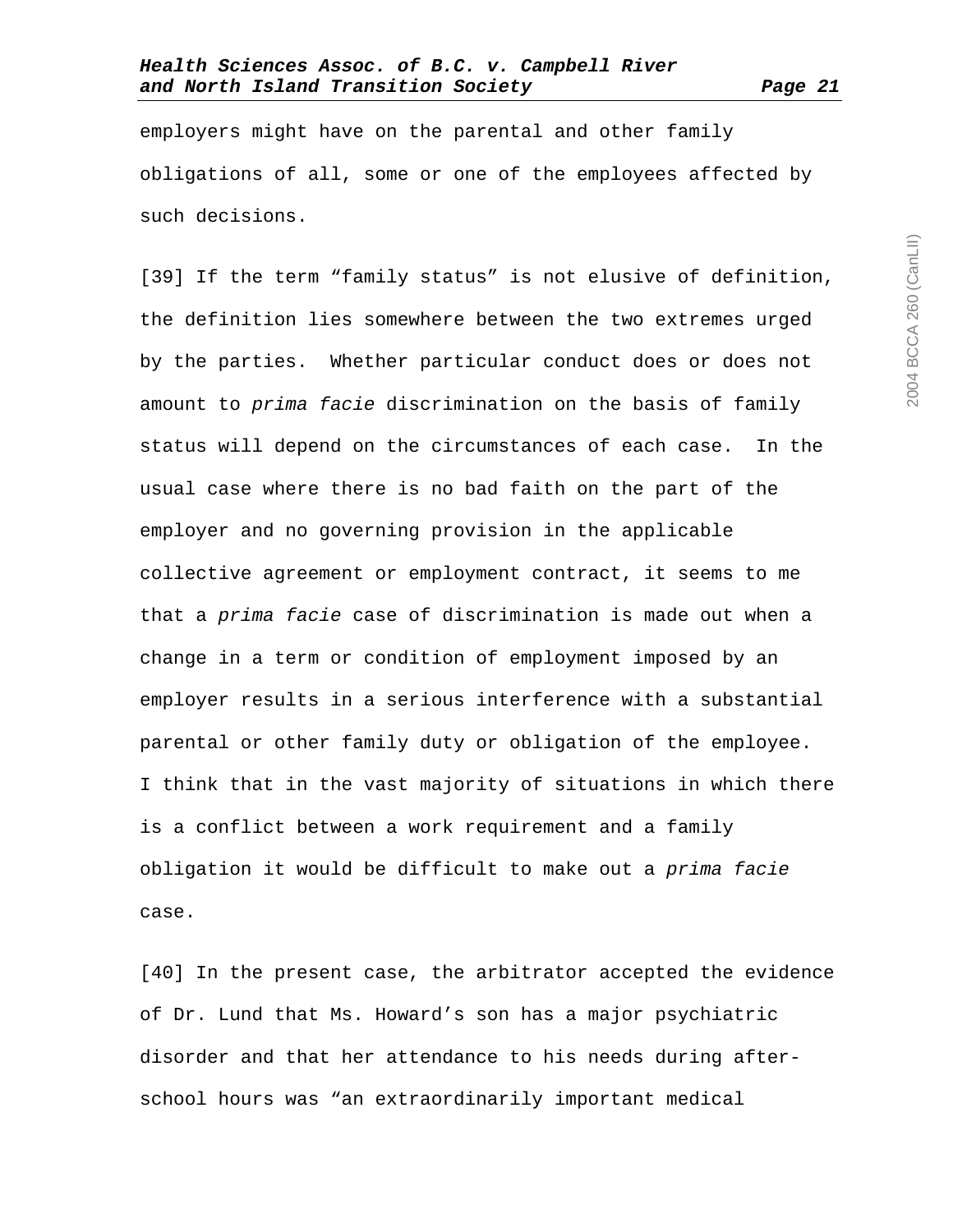adjunct" to the son's wellbeing. In my opinion, this was a substantial parental obligation of Ms. Howard to her son. The decision by the respondent to change Ms. Howard's hours of work was a serious interference with her discharge of that obligation. Accordingly, the arbitrator erred in not finding a prima facie case of discrimination on the basis of family status.

[41] The appellant contends that we should advise the arbitrator that the respondent breached s. 13 of the **Code** by not accommodating Ms. Howard's parental obligation. The arbitrator did not address that issue and, in my opinion, this court should not do so in the first instance.

[42] The issue of accommodation arises out of s. 13(4) of the **Code** that reads:

13(4) Subsections (1) and (2) do not apply with respect to a refusal, limitation, specification or preference based on a bona fide occupational requirement. (emphasis added)

[43] In the application of this sub-section and others like it in human rights legislation, McLachlin, J. (as she then was) in the **B.C.G.S.E.U.** case (cited in para. 31 above) enunciated the analysis to be employed:

54 Having considered the various alternatives, I propose the following three-step test for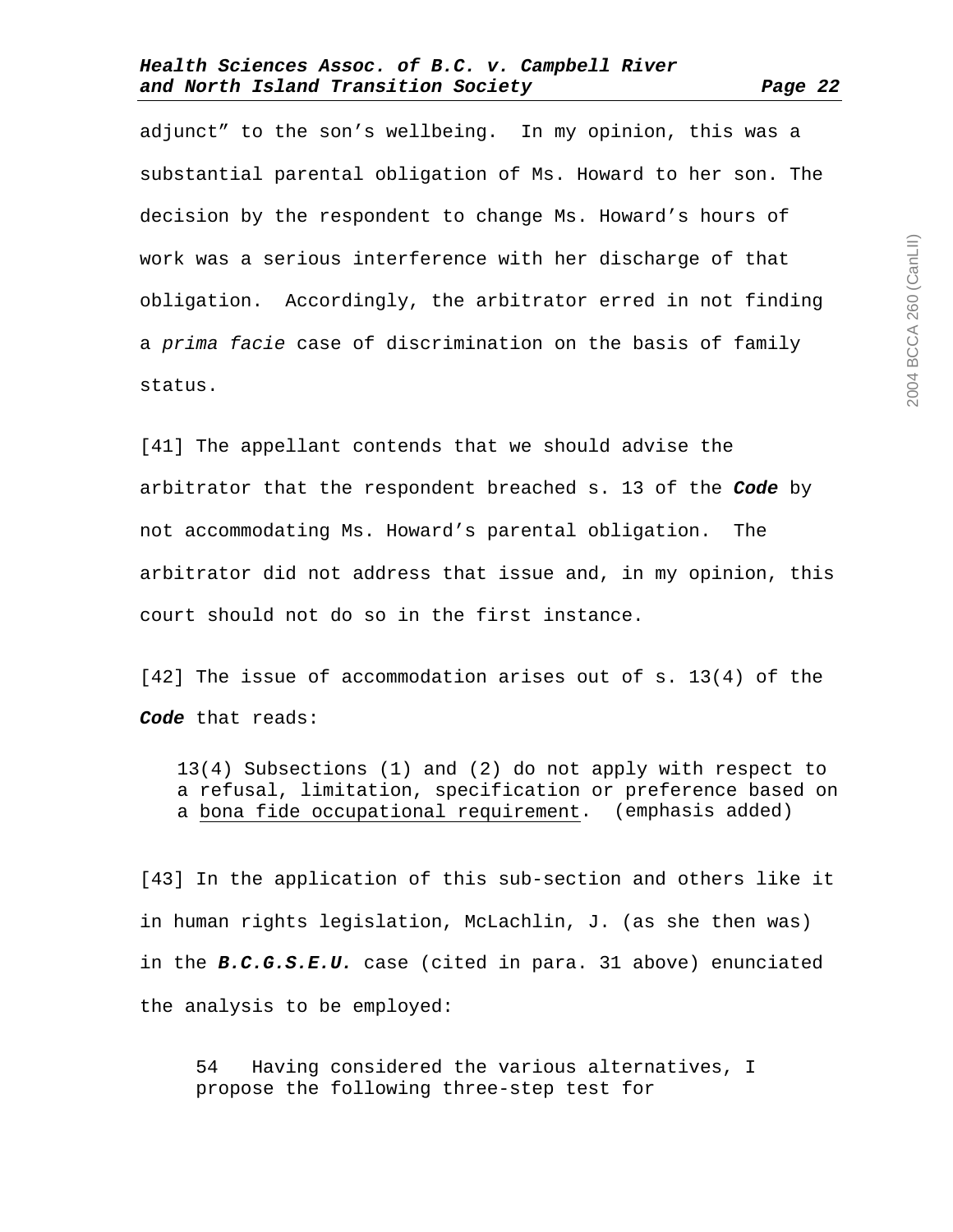determining whether a prima facie discriminatory standard is a BFOR [bona fide occupational requirement]. An employer may justify the impugned standard by establishing on the balance of probabilities:

- (1) that the employer adopted the standard for a purpose rationally connected to the performance of the job;
- (2) that the employer adopted the particular standard in an honest and good faith belief that it was necessary to the fulfilment of that legitimate work-related purpose; and
- (3) that the standard is reasonably necessary to the accomplishment of that legitimate work-related purpose. To show that the standard is reasonably necessary, it must be demonstrated that it is impossible to accommodate individual employees sharing the characteristics of the claimant without imposing undue hardship upon the employer.

[44] The appellant concedes the first two stages of the analysis.

[45] The authorities make it clear that reasonable accommodation is the responsibility of both sides – the employee and the union on the one hand and the employer on the other. The present case has the added factor of the effect of Ms. Howard's illness on the issue of accommodation. It is for the arbitrator to resolve this issue.